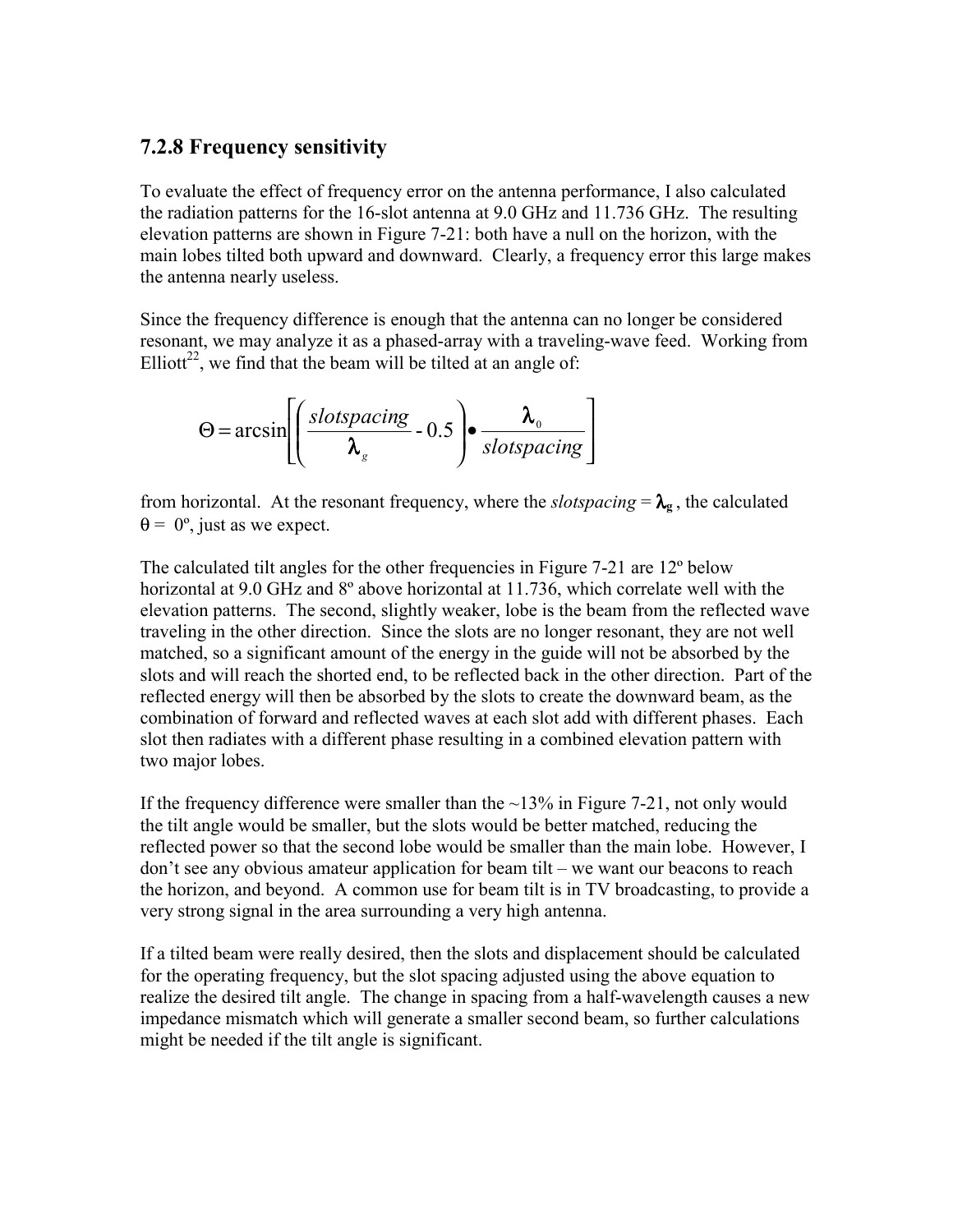# **Waveguide Slot Antenna** Performance vs. Frequency

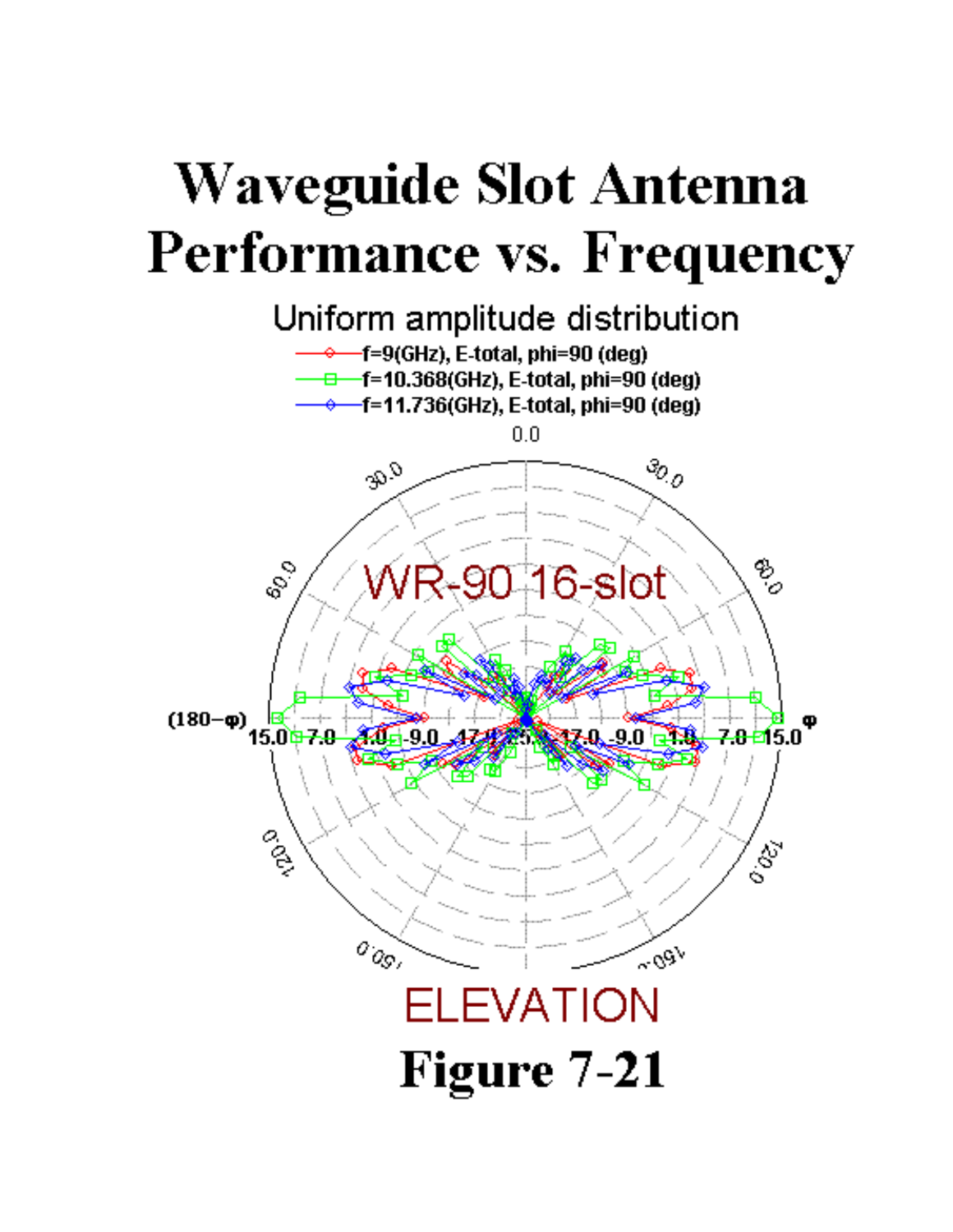### **7.2.9 Waveguide size**

For most amateur bands, there are three usable sizes of standard waveguide: a small one where the ham band is near the low end of the waveguide recommended frequency range, a large one where the ham band is near the high end of the range, and an intermediate one where the ham band is near the center of the range. At 10.368 GHz, these sizes are WR-75, WR-112, and WR-90, respectively.

When we calculated slot dimensions, we found that they were most critical for the smaller size waveguide, so that the larger size would be preferable from a construction standpoint. To make sure this was also true for performance, I made computer models for 16-slot antennas in WR-75 and WR-112 waveguide to compare to the WR-90 results in Figures 7-15 and 7-16. With perfect dimensions, the calculated WR-75 antenna patterns shown in Figure 7-22, with uniform amplitude distribution, are similar to the WR-90 results in Figure 7-16, except for the slightly larger elevation sidelobes that we would expect due to larger slot spacing. Similarly, Figure 7-23, with a Taylordistribution amplitude taper, compares well with the WR-90 pattern in Figure 7-16.

## Radiation patterns of 16 slot WR-75 antenna at 10.368 GHz with uniform amplitude distribution



by Zeland Fidelity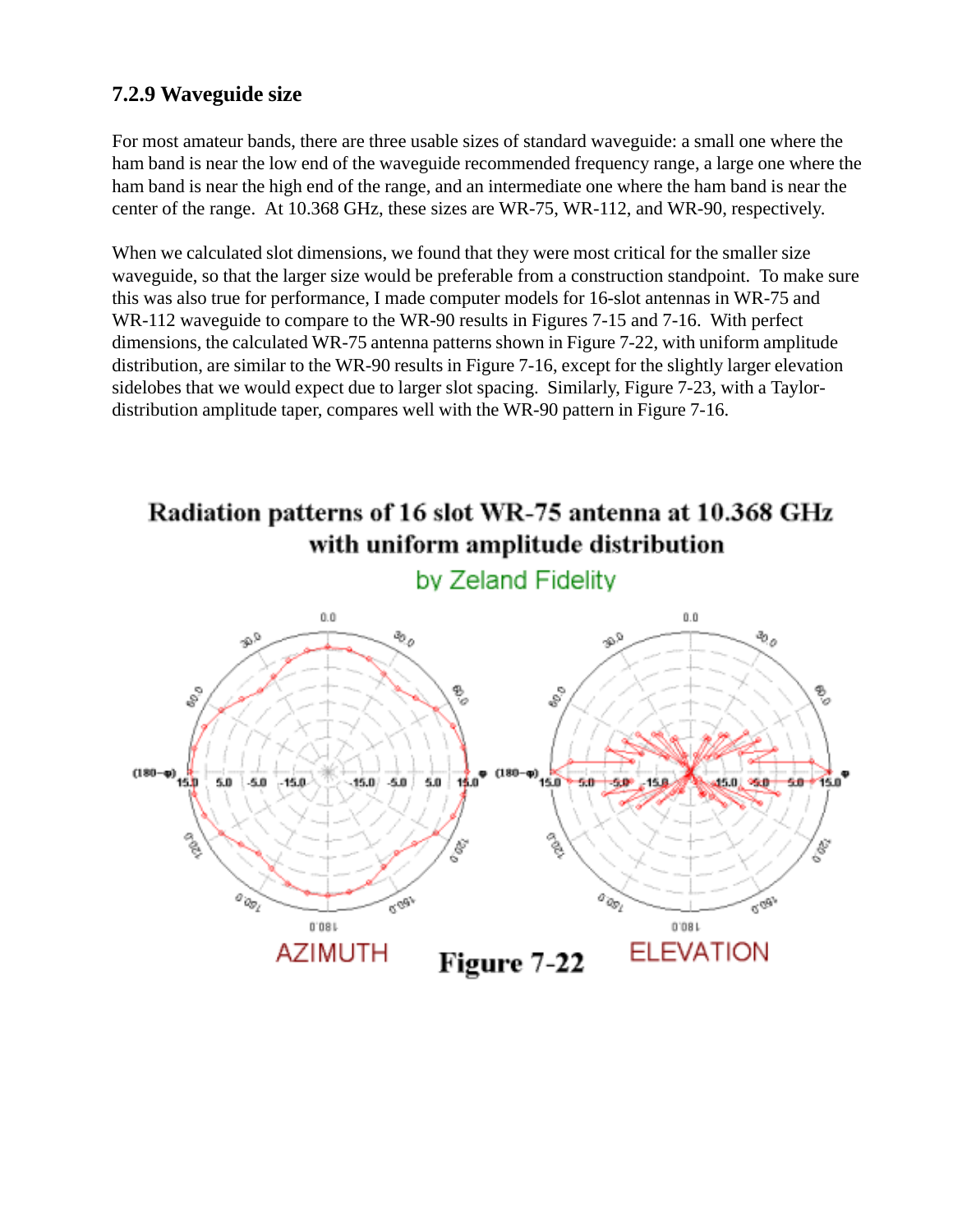## Radiation patterns of 16 slot WR-75 antenna at 10.368 GHz with Taylor distribution amplitude taper by Zeland Fidelity



## Radiation patterns of 16 slot WR-112 antennas at 10.368 GHz

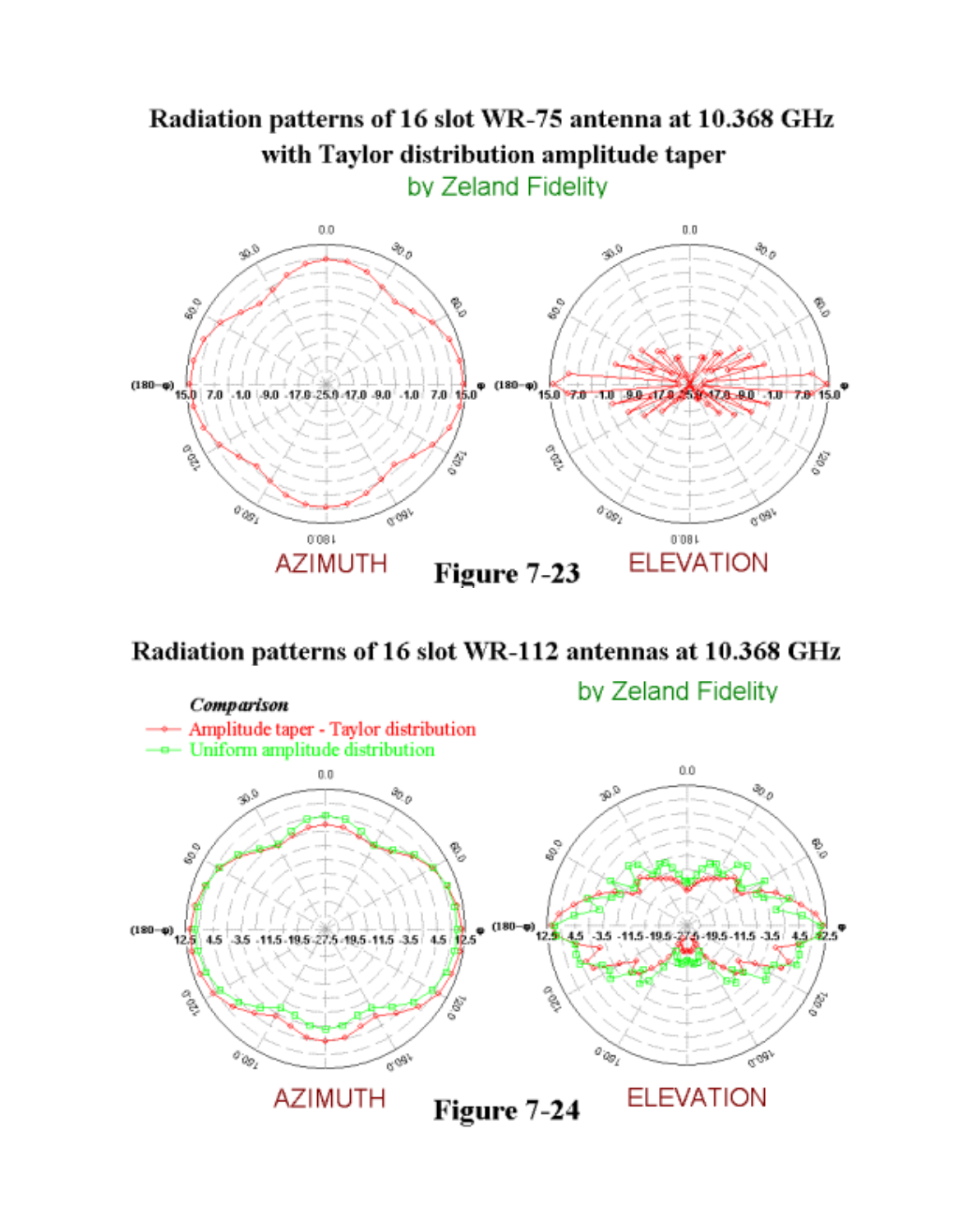However, the WR-112 calculated antenna patterns are somewhat distorted, as shown in Figure 7-24. The elevation patterns have large excess sidelobes, particularly below the horizontal plane, while the azimuth pattern also displays some assymetries. The three waveguide sizes are compared in Figure 7-25, showing the radiation patterns for 16-slot antennas with uniform amplitude taper. The WR-75 and WR-90 patterns are very similar, while the poor elevation patterns and unwanted azimuth directivity of the WR-112 patterns suffer in comparison.



My hypothesis for the cause of the distortion in the large waveguide is that higher-order waveguide modes are excited at each slot. In the smaller waveguide, they are well beyond cutoff and so are rapidly attenuated before they reach the next slot. In the large waveguide, on the other hand, the higher-order modes are not attenuated as fast, and the slots are closer together, so some of the energy in the undesired mode may reach the next slot. Since different modes travel at different phase velocities, the undesired energy would have different phase and distort the pattern. A second problem, probably affecting the azimuth pattern, is that the large slot displacement from the centerline is a significant part of a wavelength, so that the array of slots no longer appears as a single vertical column, but rather two columns with a phase difference.

Whatever the cause, the bottom line is that of three usable waveguide sizes for any given frequency, the smaller two are more likely to have predictable performance with perfect dimensions. Since the smallest size will have the most critical dimensional tolerances, we are most likely to get good results by constructing an antenna in the middle size waveguide, or WR-90 for 10 GHz.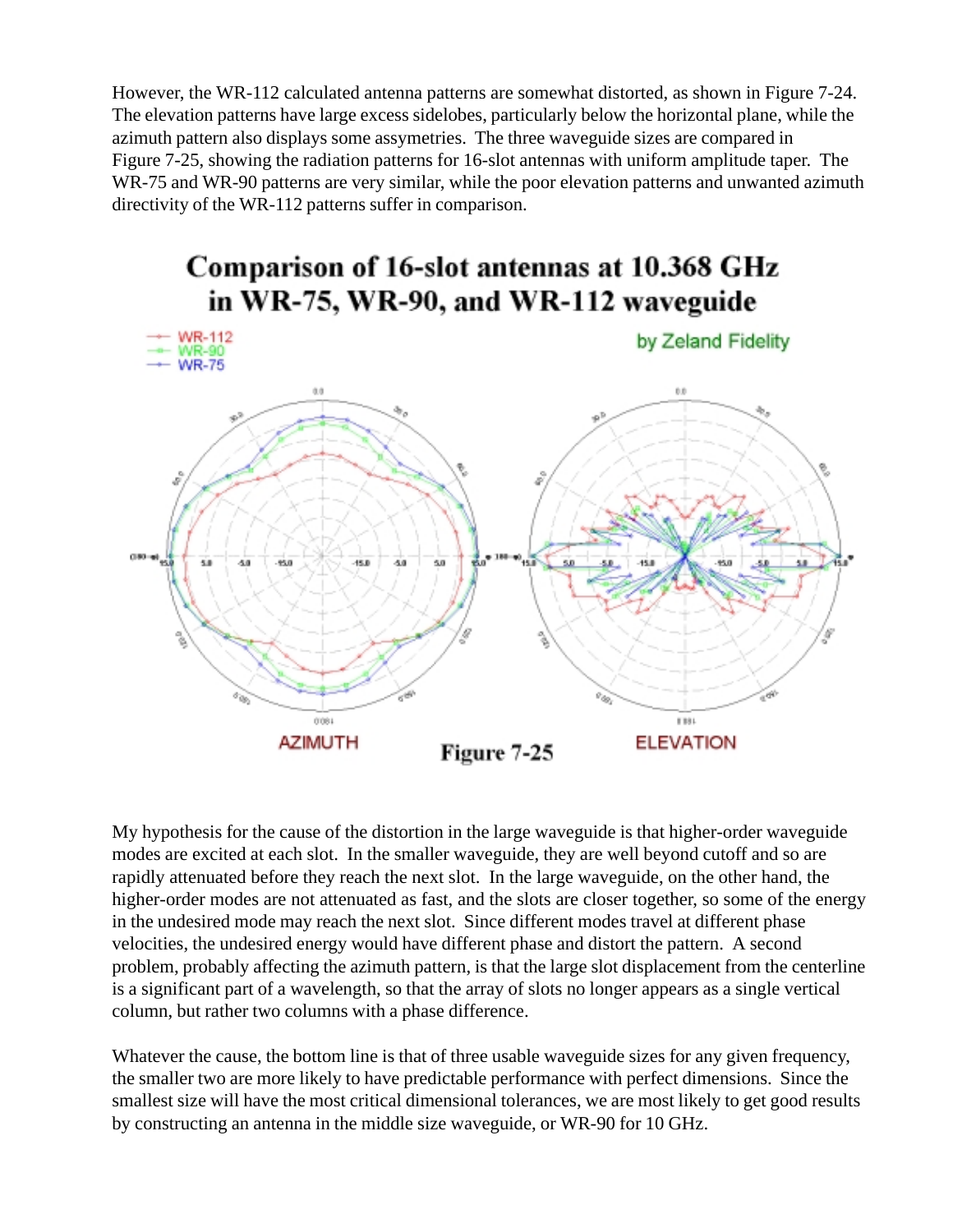The ideal omnidirectional waveguide slot antenna design would include all the elements we have seen thus far:

- 1. Use the standard waveguide size with the design frequency near the center of the recommended frequency range for the guide.
- 2. Minimize sidelobes in the elevation pattern with a Taylor distribution, achieved by tapering the slot displacement.
- 3. Add large wings to make the azimuth pattern more uniform.
- 4. Calculate dimensions with Elliott's improvements, using **slotantenna.xls** spreadsheet.

At 10.368 GHz, the best waveguide size would be WR-90.

## **7.210 Construction of waveguide slot antenna**

The ideal tool for cutting slots in waveguide is a milling machine — a large, formidable piece of machinery. Most of us don't have one in the basement or garage. A milling machine is probably necessary to produce any quantity of slot antennas. However, if you are making just one or two, it is probably just as fast to do it by hand.

The basic procedure for hand construction is straightforward: mark out the outlines of the slot locations carefully, drill of row of slightly undersize holes in each slot location, and file out the slots to the outline. Small random errors will tend to average out and not affect performance – they might even smooth out the peaks and valleys in the azimuth pattern.

Most waveguide is made of brass or aluminum, materials that are easy to work. Waveguide has also been made from copper, plated steel, and pure silver. All are more difficult to machine or file; the first two might be better put to other uses, and the latter should be sent to W1GHZ.

The final step in construction is to solder on a short-circuit for the closed end and a waveguide flange on the input end. For brass waveguides, flux and a hot torch will do the job. Soldering aluminum is much more difficult, and I have never been happy with the results — special materials and techniques are required, and the water-resistance of the final joint is questionable.

At the lower microwave frequencies, real waveguide is hard to find, but rectangular aluminum extrusions intended for structural purposes may be used. K6LEW used some 4 x 1.5 inch aluminum extrusion stock as waveguide for a 2304 MHz slot antenna. For an even larger version at 23 cm, F4DAY and F9YA<sup>23</sup> sawed off one wall of a rectangular extrusion and taped two pieces together with aluminum tape to form a wider rectangle. The completed antenna, shown in Figure 7-26, is nearly as tall as Gerard. While it appears that he used hand tools, a woodworking router could also be used to quickly cut the large slots in soft aluminum.

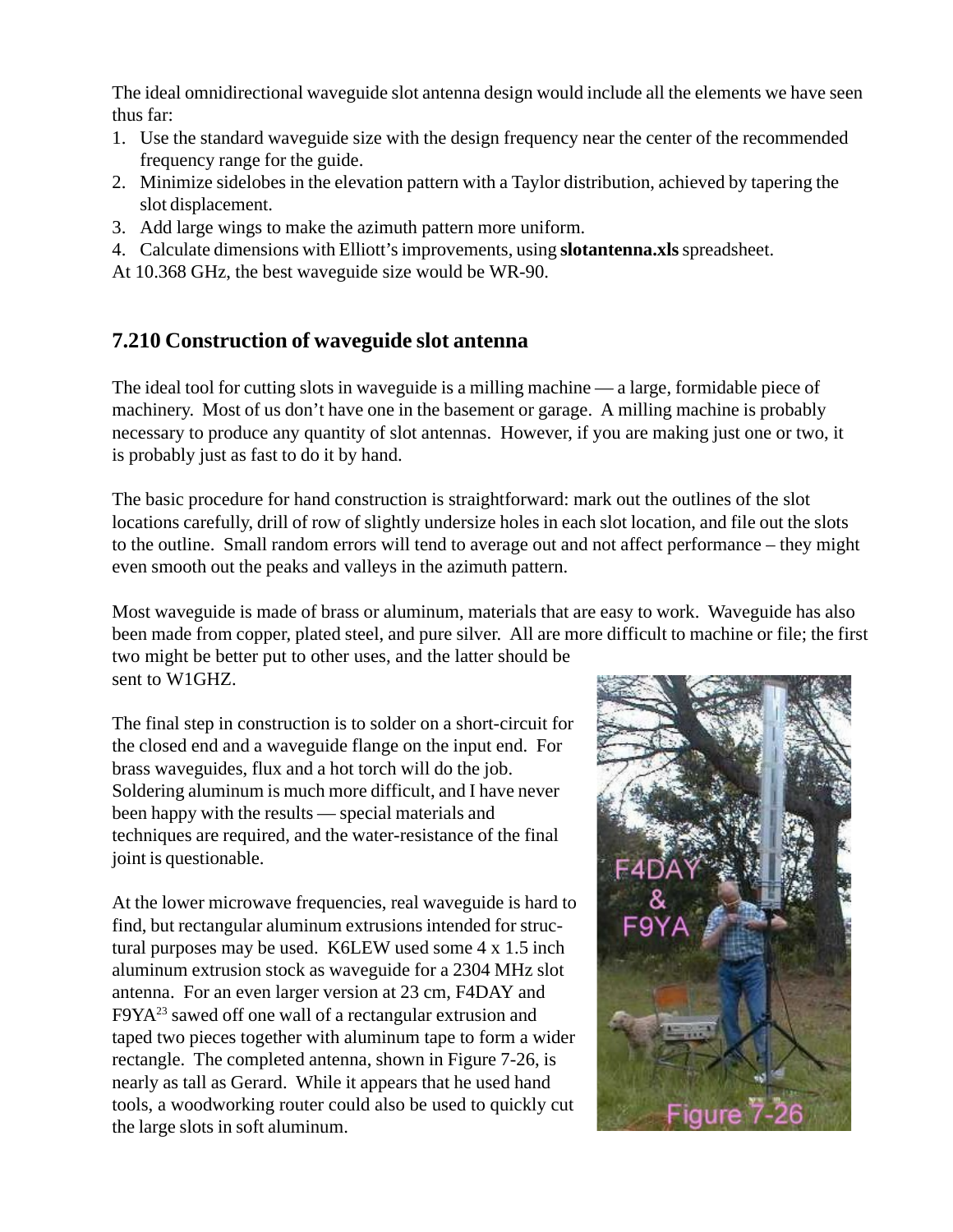## **7.2.11 Weatherproofing**

Weatherproofing is a problem for all antennas, but the open slots can easily fill the waveguide with water or insects. One approach that has been used successfully is to cover the slots with a thin tape of low-loss material, like kapton or mylar. The tape must be thin — a thick dielectric will change the resonant frequency of the slots and raise the VSWR, so check the VSWR change when adding tape. Ultraviolet radiation from sunlight will deteriorate the tape over time, so it must be replaced periodically.

Another approach is to enclose the slot antenna in a plastic tube. I can't recommend any particular type, so some experimentation is needed here. Again, if the enclosure changes the VSWR significantly, it is probably affecting the performance as well.

WA5VJB suggested a third approach – mount the antenna upside-down, fed from the top, so that water drains out. This probably works well in climates where water doesn't freeze and ice is only found in a glass! The short circuit, now at the bottom, need not seal the whole waveguide; in Figure 7-4, the very little electric field reaches the side walls, so the short circuit can be a wide strap across the center of the guide. The open corners will make little difference and allow water to drain out.

Of course, we would like a beacon antenna to still work during a gullywasher; heavy rain can provide excellent rain-scatter propagation but could fill the antenna with flowing water. Some sort of open radome over the upside-down slot might be a winning combination.

### **7.3 Two-dimensional waveguide slot arrays**

A two-dimensional array of slots would have a narrowed beam in both azimuth and elevation, so it is a directional antenna. As such, it makes little sense to have slots on both sides of the waveguide. The equivalent dipole antenna is the old "extended-expanded collinear" by Oliver Wright, W6GD<sup>24</sup>.

A surplus slot antenna is shown in Figure 7-27, an array of 14 by 14 slots with the corners missing, for a total of 156 slots. From the slot dimensions, I estimate the operating frequency as about 9.2 GHz; the input VSWR is best near this frequency, with fairly narrow bandwidth. As we saw in section 7.2.8, it is likely that the bandwidth for good performance is also narrow. Moving the freqency would require changes to both slot length and spacing, so modification of this surplus antenna to 10 GHz is impractical.

The array is fed by WR-90 waveguide, but the array is constructed of half-height waveguide, which decreases the slot displacement and makes dimensions more critical. The guides are formed by brazing thin walls between two thin sheets of aluminum, with the slots in the top sheet, so that the whole antenna only weighs about 500 grams, or just over a pound. With an automated punch press, it would be possible to make these arrays in volume, but I don't think they could ever be as cheap as the 18 inch DSS offset dishes, which retail for about \$13.